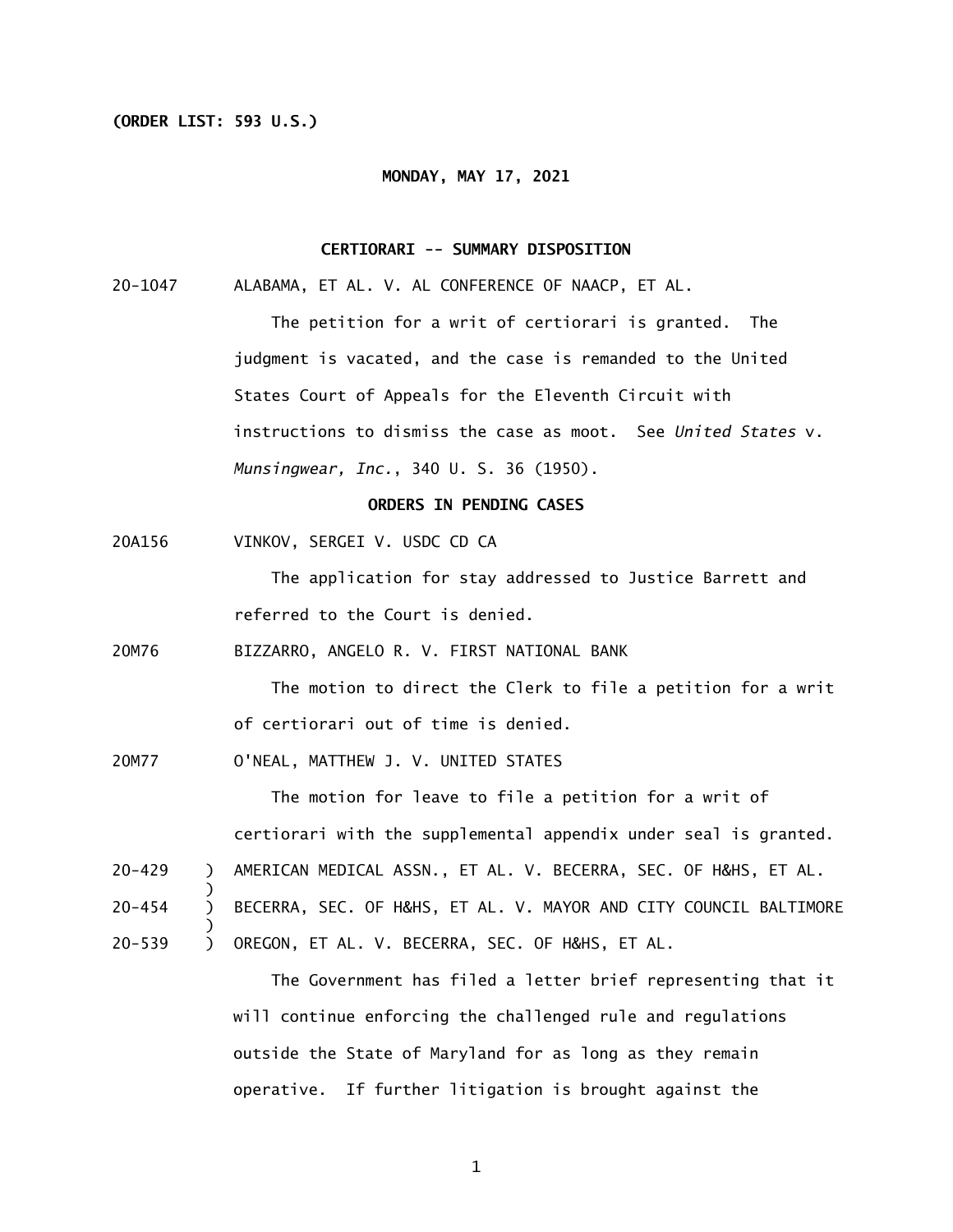Government represents that it will either oppose that litigation on threshold grounds or seek to hold the litigation in abeyance pending the completion of notice and comment. In light of the Government's representations, the motions for leave to intervene are denied, and the petitions in Nos. 20-429, 20-454, and 20-539 are dismissed pursuant to Rule 46.1. If the Government fails to enforce the challenged rule and regulations outside of Maryland prior to the completion of notice and comment, or if litigation is brought against the challenged rule and regulations outside of Maryland, any aggrieved party may file an application in this Court after seeking relief in the appropriate District Court and challenged rule and regulations outside of Maryland, the Court of Appeals.

 Justice Thomas, Justice Alito, and Justice Gorsuch would grant the motions for leave to intervene and deny the stipulations to dismiss the petitions.

 $20 - 807$ LeDURE, BRADLEY V. UNION PACIFIC RAILROAD CO.

> The Acting Solicitor General is invited to file a brief in this case expressing the views of the United States. Justice Barrett took no part in the consideration of this petition.

## **CERTIORARI GRANTED**

- 19-1392 DOBBS, MS HEALTH OFFICER, ET AL. V. JACKSON WOMEN'S HEALTH, ET AL. The petition for a writ of certiorari is granted limited to Question 1 presented by the petition.
- 20-1009 SHINN, DIR., AZ DOC V. RAMIREZ, DAVID M.
- 20-1143 BADGEROW, DENISE A. V. WALTERS, GREG, ET AL.

The petitions for writs of certiorari are granted.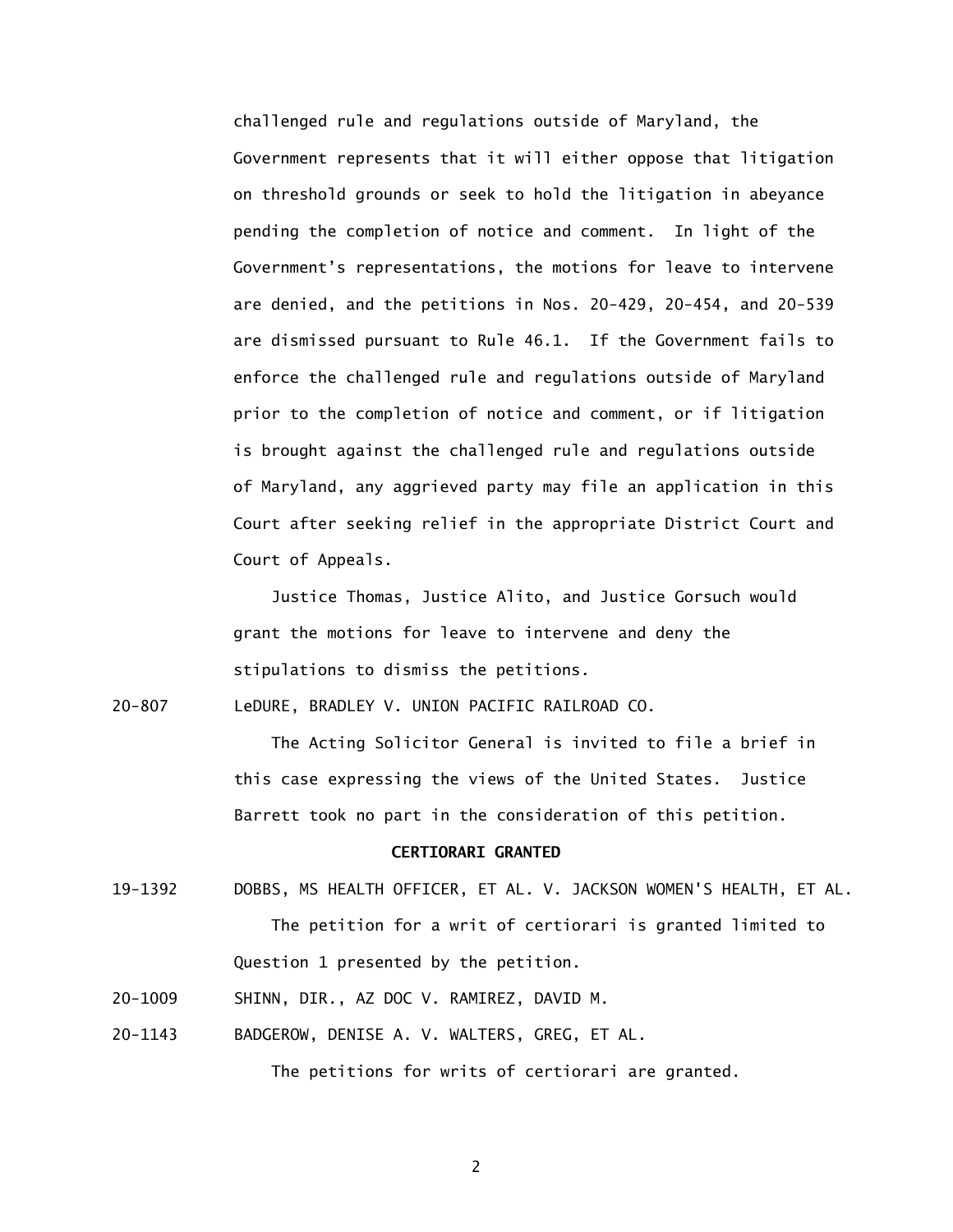### **CERTIORARI DENIED**

 $20 - 101$ HARRIS, LLOYD V. MARYLAND

)

- $20 718$ 20-718 REYES-ROMERO, MARIO N. V. UNITED STATES
- $20 745$ LECHUGA, ISMAEL V. UNITED STATES
- $20 773$ ) KHAN, NAZIR, ET AL. V. MERIT MEDICAL SYSTEMS, ET AL.
- 20-1363 ) MERIT MEDICAL SYSTEMS V. KHAN, NAZIR, ET AL.
- $20 791$ EGLISE BAPTISTE BETHANIE, ET AL. V. SEMINOLE TRIBE OF FL, ET AL.
- $20 895$ SELDIN, SCOTT A., ET AL. V. ESTATE OF SILVERMAN, ET AL.
- $20 937$ ANDREWS, ROBERT V. NEW JERSEY
- 20-1048 MOORE, STEVENSON R. O. V. GARLAND, ATT'Y GEN.
- 20-1061 DANTZLER, INC., ET AL. V. S2 SERVICES PUERTO RICO, ET AL.
- 20-1095 HAWS, DARIUS W. V. IDAHO
- 20-1110 SANDOZ INC., ET AL. V. IMMUNEX CORP., ET AL.
- 20-1116 SEWARD, ANTHONY V. UNITED STATES
- 20-1130 ERICSSON INC., ET AL. V. TCL COMMUNICATION, ET AL.
- 20-1159 VT NAT. TEL. CO. V. VT DEPT. OF TAXES
- 20-1213 MIGNOTT, MARSHA W., ET AL. V. GARDINER, BRIAN
- 20-1219 CURRY, CARLINE M. V. MACKENZIE, DOUGLAS
- 20-1221 OCHOA, MICHAEL R. V. RUBIN, ERIN
- 20-1231 SMITH, JENNIFER V. FL A & M UNIV.
- 20-1234 BAPTISTE, MARIANNE, ET AL. V. MA OFFICE OF HEALTH, ET AL.
- 20-1236 ANDERSON, JASON A. V. CLARKE, DIR., VA DOC
- 20-1242 ENDENCIA, FRANCES V. ARCE, MARIO
- 20-1248 KINZY, KYLE, ET UX. V. FIRST TENNESSEE BANK, N.A.
- 20-1251 ANDERSON, CLAUD V. HARBOR BANK OF MD
- 20-1253 STRINGER, CHARLES L. V. STORESONLINE, INC., ET AL.
- 20-1254 RAO, PADMA V. MIDLAND TRUST CO.
- 20-1257 JENSEN, AARON V. WEST JORDAN CITY, UT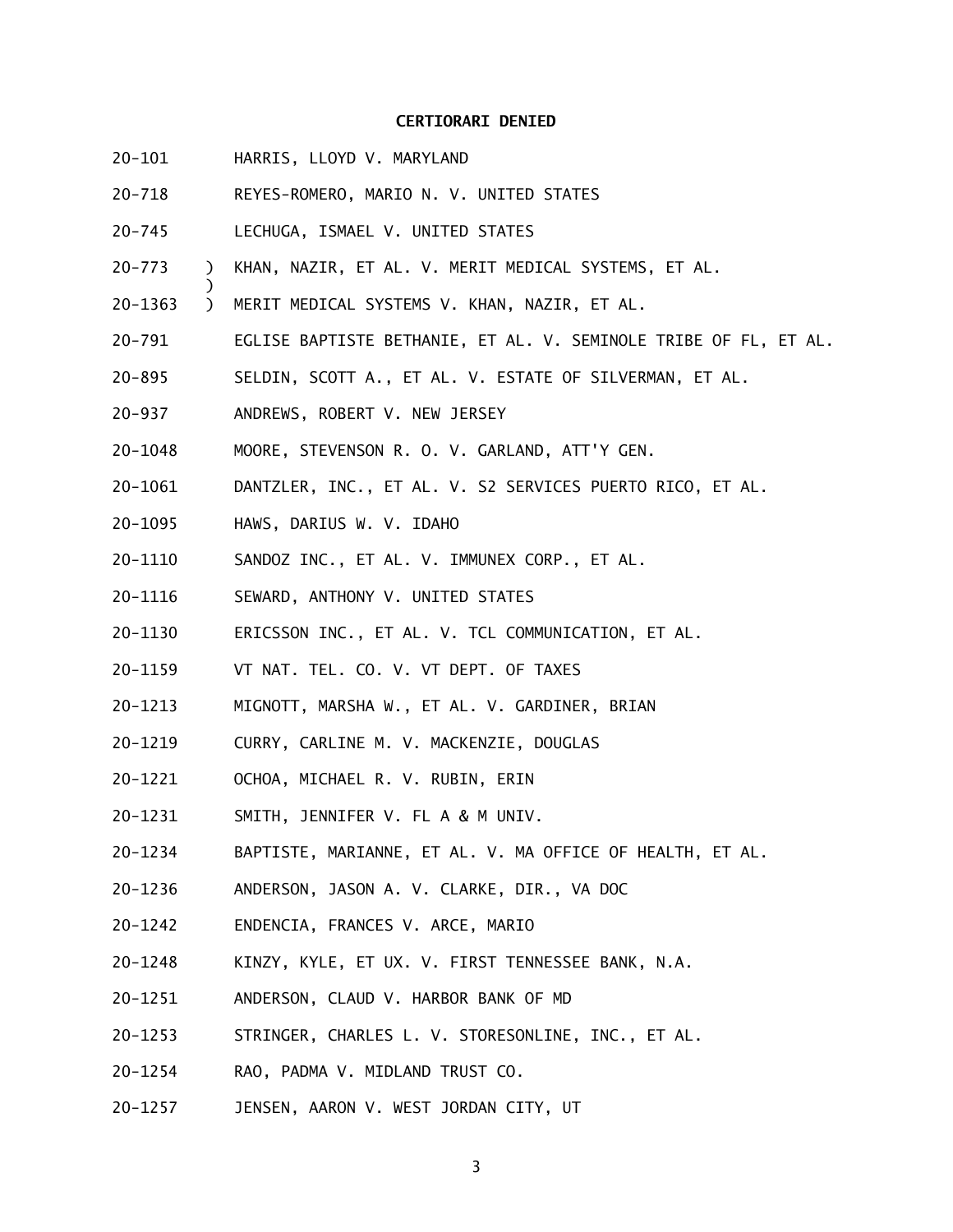- 20-1265 MOORE, IVAN R., ET AL. V. MARTIN-BRAGG, KIMBERLY
- 20-1273 OLSTOWSKI, FRANEK V. PETROLEUM ANALYZER CO.
- 20-1275 VESUVIUS USA CORP., ET AL. V. PHILLIPS, ROYSTON
- 20-1277 MEYER, RICHARD V. KENTUCKY
- 20-1291 WPEM, LLC V. SOTI INC.
- 20-1299 CLARK, ERIC S. V. WILLIAMSBURG, KS
- 20-1303 PAPPAS, ANTHONY V. LORINTZ, JOSEPH, ET AL.
- 20-1310 McCANN, GENET V. WOLD, DOUGLAS J., ET AL.
- 20-1316 FLING, DANIEL V. USPS, ET AL.
- 20-1329 20-1329 TRAYVILLA, MACARIETO I., ET AL. V. JAPAN AIRLINES, ET AL.
- 20-1335 A. P. V. VERMONT
- 20-1355 JOHNSON, DAVID M. V. YELLEN, SEC. OF TREASURY
- 20-1368 ROLLO-CARLSON, CYNTHIA V. UNITED STATES
- 20-1408 FERNANDEZ, KEITH V. WHARTON SCHOOL, ET AL.
- 20-1411 STARLINE TOURS OF HOLLYWOOD V. EHM PRODUCTIONS, ET AL.
- 20-1414 UBER TECHNOLOGIES, INC., ET AL. V. RAZAK, ALI, ET AL.
- 20-1416 NESKE, DOROTHY, ET VIR V. NEW YORK CITY DEPT. OF ED.
- 20-1418 CIRINO, SEPIDEH V. OCWEN LOAN SERVICING LLC, ET AL.
- 20-1422 76 ORINDA V. MORALEZ, FRANCISCA
- 20-1423 GRUNDSTEIN, ROBERT V. VT BD. OF BAR EXAMINERS
- 20-1427 PACHECO PACHECO, LEVIAN V. UNITED STATES
- 20-1428 NOERGAARD, TAMMY V. NOERGAARD, CHRISTIAN
- 20-1439 LOYD, PHILLIP D. V. UNITED STATES
- 20-1441 ) BEECHER, GEORGE V. NEW JERSEY
- 20-1442 ) STOVEKEN, ANDREW V. NEW JERSEY
- 20-1445 FOREMAN, NATHAN R. V. TEXAS

)

- 20-1449 PERSAUD, HAROLD V. UNITED STATES
- 20–1463 20-1463 MORTGAGE INVESTORS CORP., ET AL. V. U.S., EX REL. BIBBY, ET AL.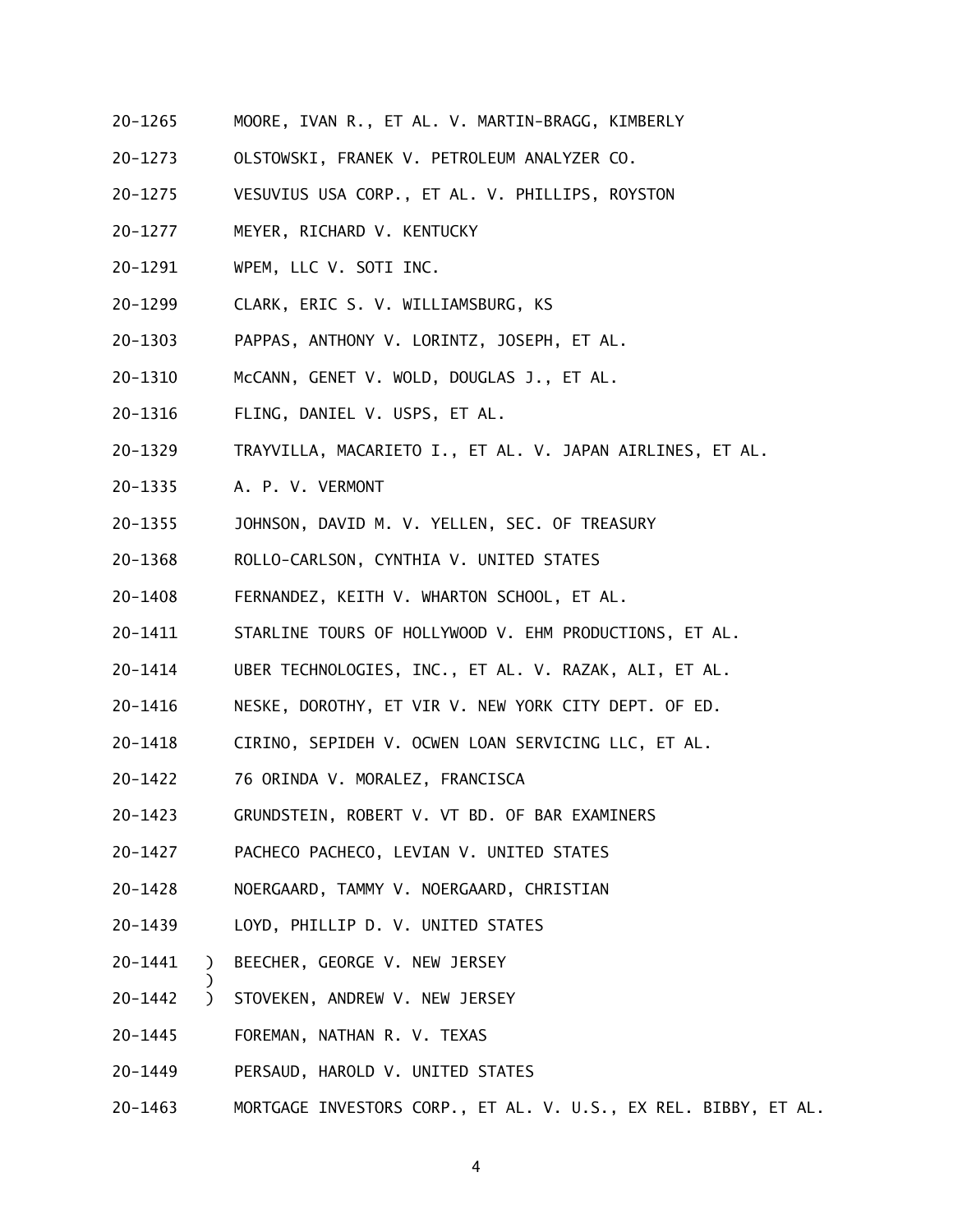- 20-1470 JEFFREY, THOMAS A. V. PENNSYLVANIA
- 20-1478 SAUL, COMM'R, SOCIAL SEC. V. PROBST, LISA, ET AL.
- 20-6387 WOODARD, DARRIN B. V. UNITED STATES
- 20-6626 MASALMANI, IHAB V. MICHIGAN
- 20-6743 DUSSARD, NEIL V. UNITED STATES
- 20-6808 TRAFICANTE, THOMAS V. UNITED STATES
- 20-6822 BERRYMAN, RODNEY V. DAVIS, WARDEN
- 20-6837 OWENS, JACOB R. V. UNITED STATES
- 20-6840 DARRINGTON, FREDERICK D. V. UNITED STATES
- $20 6841$ JONES, STEVEN V. UNITED STATES
- 20-6923 ABBATE, CHRISTOPHER J. V. UNITED STATES
- 20-6972 JENKINS, MARK A. V. DUNN, COMM'R, AL DOC
- 20-7030 LOVE, DEVARON A. V. UNITED STATES
- 20-7071 RUSSELL, PETE V. LUMPKIN, DIR., TX DCJ
- $20 7205$ 20-7205 FRANQUI, LEONARDO V. FLORIDA
- 20-7228 POOLER, LEROY V. FLORIDA
- 20-7312 PARKER, RAEVON T. V. PICKENS, JOHN, ET AL.
- 20-7351 SHAW, SHEENA V. SACRAMENTO CTY. SHERIFF, ET AL.
- 20-7356 SPIVEY, ERON M. V. TEXAS
- 20-7357 JOHNSON, RAYMOND E. V. OKLAHOMA
- 20-7358 HARRIS, MARIANN V. NEVADA
- 20-7371 MARSH, CHASE A. V. FLEMING, WARDEN
- 20-7373 PAYNE, CHRISTOPHER M. V. ARIZONA
- 20-7375 WOOTEN, CHRISTOPHER V. PARKER, SHERIFF, ET AL.
- 20-7376 MARTIN, HOWARD E. V. OHIO
- 20-7379 MERCADO, MIGUEL A. V. FLORIDA
- 20-7391 TURNER, MARCUS A. V. GRAY, WARDEN
- 20-7392 WOODFORK, JAMES J. V. OKLAHOMA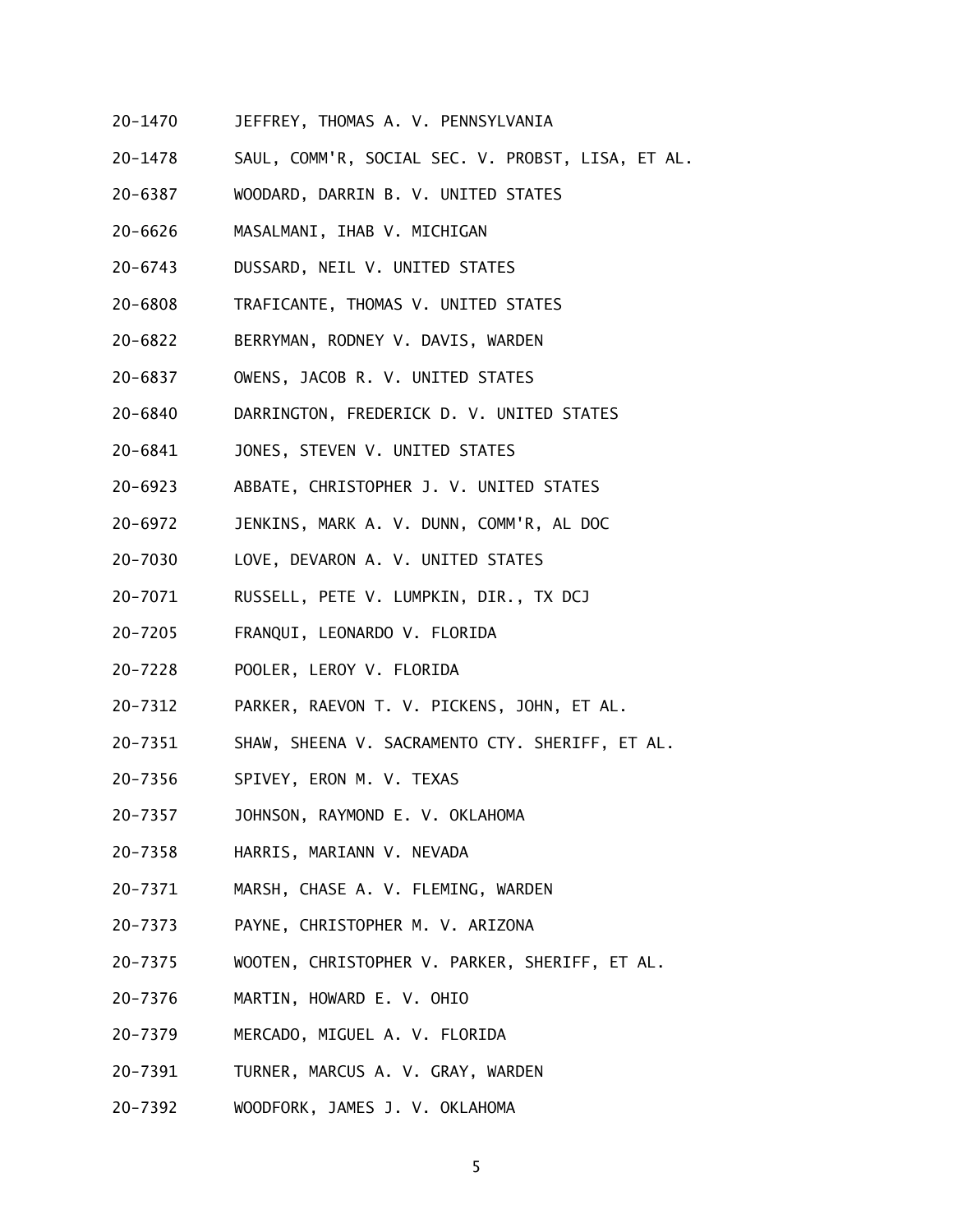- 20-7396 CALHOUN, MARLINA V. WALMART STORES EAST, LP
- 20-7397 KING, WILLIAM R. V. WINN, WARDEN
- 20-7403 LUNA, RICHARD V. TEXAS
- 20-7407 SOLAR-SOMOHANO, ALBERTO V. COCA-COLA CO., ET AL.
- 20-7411 JACKSON, DOUGLAS C. V. BEREAN, LEAH, ET AL.
- 20-7420 KILMAN, TOBI V. WILLIAMS, DIR., CO DOC
- 20-7424 DOUGLAS, ALAN V. SUPERIOR COURT OF CA
- 20-7426 WILLIAMS, RUBIN L. V. OHIO
- 20-7432 LUCIEN, KEVIN L. V. TEXAS
- 20-7433 CHAUDRON, RANDY P. V. TEXAS
- 20-7434 DAWES, WILLIAM V. CALIFORNIA
- 20-7435 KNICKERBOCKER, STEVEN G. V. WISCONSIN, ET AL.
- 20-7436 KNIGHT, FREDERICK D. V. FLORIDA
- 20-7440 SALAZAR, PAUL V. TEXAS
- $20 7443$ SALU, ROTIMI, ET AL. V. MIRANDA, DENISE
- 20-7455 JONES, JEROMEY G. V. MONTANA
- 20-7462 KIRKLAND, ANTHONY V. OHIO
- 20-7463 JACKSON, CARLOS L. V. FLORIDA
- 20-7466 BURGETT, CHARLES L. V. GENERAL STORE NO TWO, ET AL.
- 20-7470 GUERRERO, PABLO R. V. NEVADA
- 20-7478 LEWIS, PAUL E. V. SOUTHERN CT STATE UNIV., ET AL.
- 20-7485 COOPER, WILBERN W. V. CHAPMAN, WARDEN
- 20-7512 COX, FORREST R. V. NEBRASKA
- 20-7513 JONES, LORETTA V. NYC POLICE DEPT., ET AL.
- 20-7534 TIJERINO-SEVILLA, LUIS A. V. GARLAND, ATT'Y GEN.
- 20-7539 JAMES, SCHENVISKY V. CAMPBELL, WARDEN
- 20-7557 NORA, WENDY A. V. OFFICE OF LAWYER REGULATION
- 20-7565 UDOH, EMEM U. V. GARLAND, ATT'Y GEN.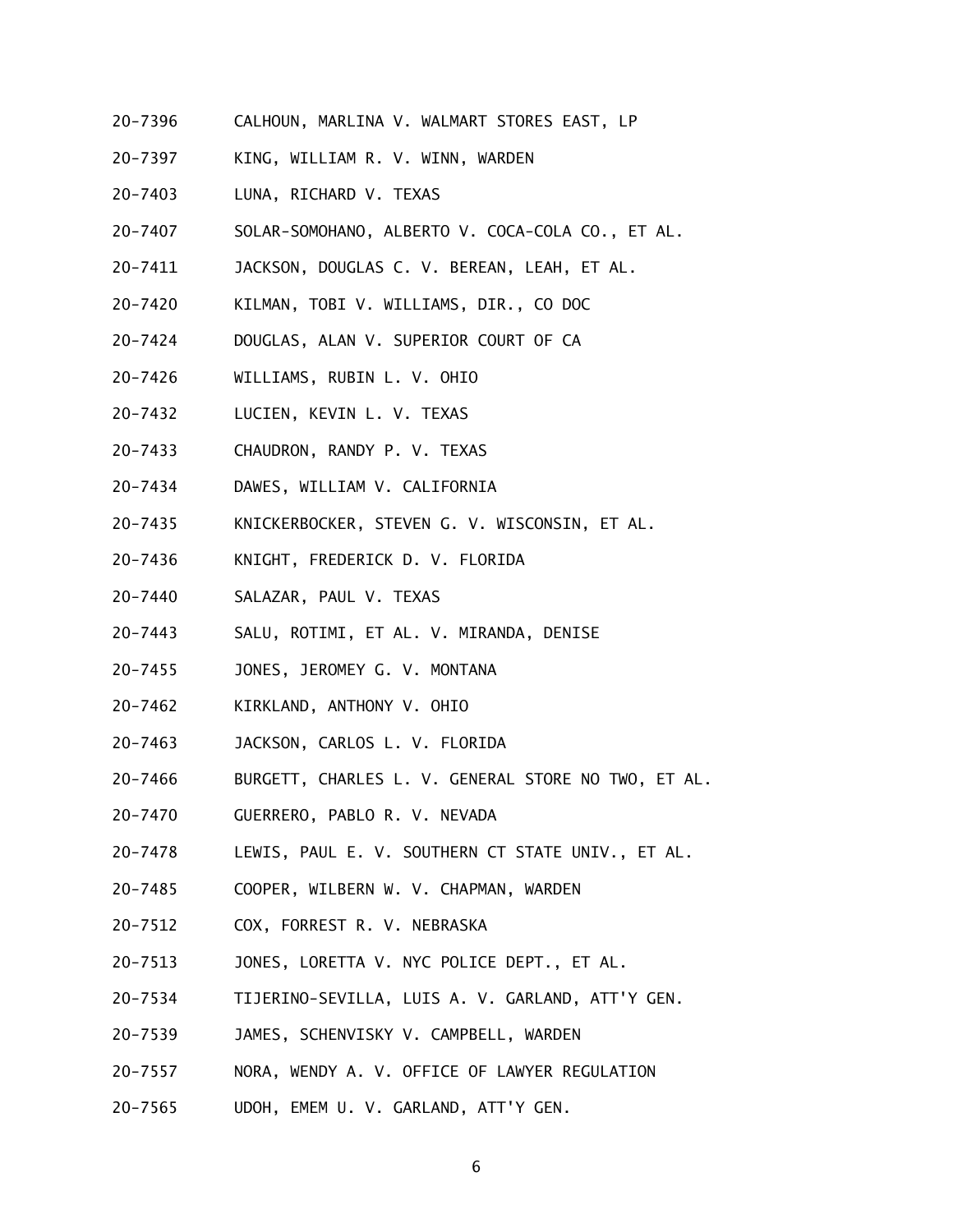- 20-7566 CHAILLA, FLORENCE, ET VIR V. SAUL, ANDREW M., ET AL.
- 20-7569 HUNT, DEIDRE M. V. FLORIDA
- 20-7573 HARRIS, MERRICKIO D. V. NEBRASKA
- 20-7585 BOWSER, CHARLES D. V. KANSAS
- 20-7587 BRANDON, MICHELLE V. SAUL, ANDREW M.
- 20-7607 BURRIS, PERRY V. MASON, SUPT., MAHANOY, ET AL.
- 20-7623 DRAKE, MICHAEL E. V. PENNSYLVANIA
- 20-7625 ROSS, JAMES A. V. MYRICK, JOHN, ET AL.
- 20-7641 HAWKINS, BRIAN V. SHOOP, WARDEN
- 20-7644 HANSEN, SKIP V. KENTUCKY
- 20-7664 GREEN, JESSIE W. V. CHAPMAN, WARDEN
- 20-7672 GARCIA, JAMES M. V. UNITED STATES
- 20-7673 SLITER-MATIAS, ATTICUS V. UNITED STATES
- 20-7675 STROMING, JOHN G. V. UNITED STATES
- 20-7677 FUENTES-MORALES, JUAN M. V. UNITED STATES
- 20-7679 LUCAS, TROY A. V. UNITED STATES
- 20-7680 BEASLEY, JONATHAN V. UNITED STATES
- 20-7684 GLENN, RICHARD S. V. UNITED STATES
- 20-7689 WILMORE, HERVE V. UNITED STATES
- 20-7697 BERCKMANN, MATTHEW V. UNITED STATES
- 20-7702 SMITH, COVIA D. V. UNITED STATES
- 20-7703 ROBINSON, GARY L. V. UNITED STATES
- 20-7705 SERRANO, MARCO A. V. UNITED STATES
- 20-7707 LEDFORD, CHARLES M. V. UNITED STATES
- 20-7708 CASTRO ORELLANA, JOSE N. V. UNITED STATES
- 20-7709 HENRY, ALVIN V. UNITED STATES
- 20-7716 MOSLEY, MILTON V. UNITED STATES
- 20-7723 DAVIS, DANGELO V. UNITED STATES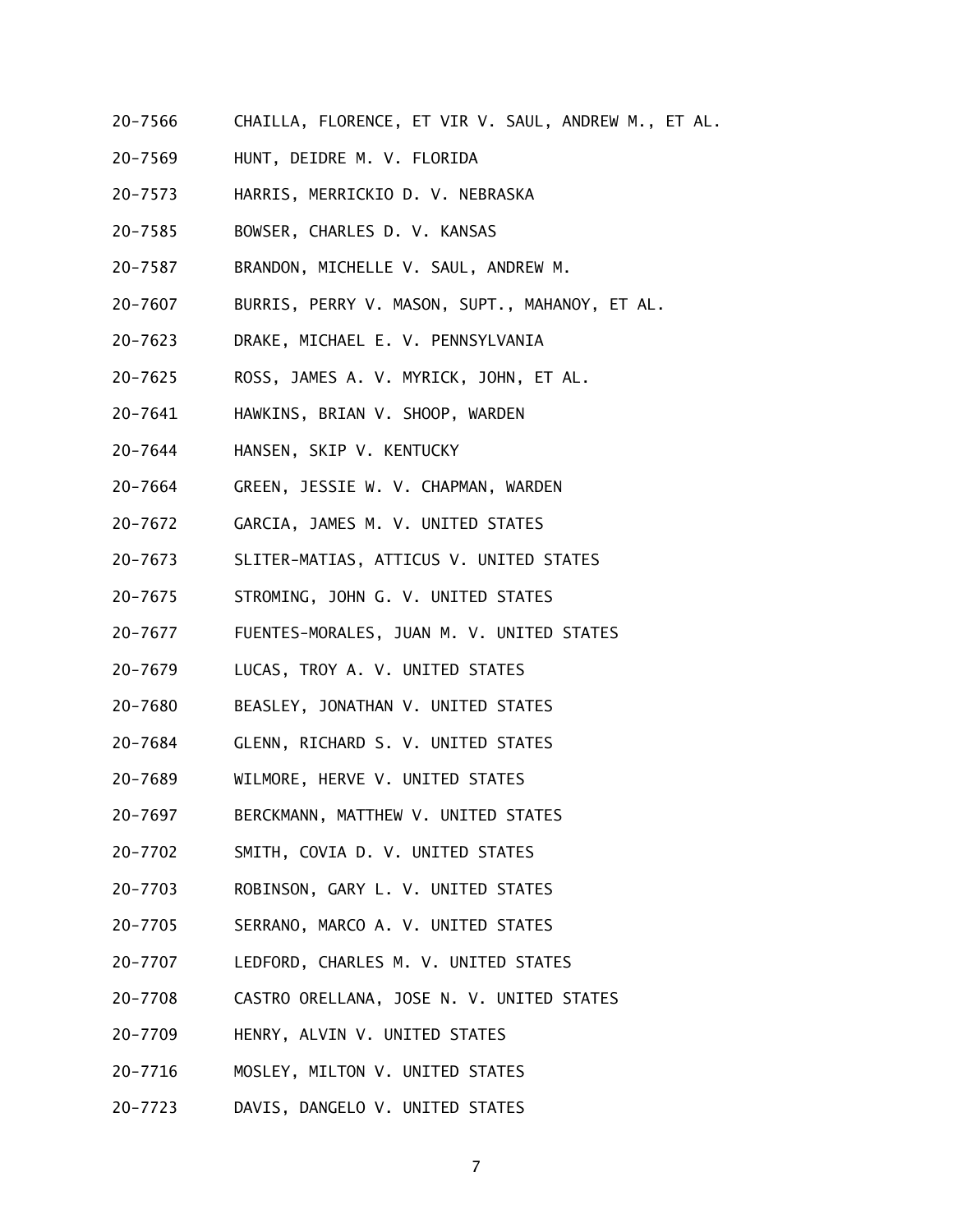- 20-7726 DAVIS, JAMES R. V. MUSSELWHITE, WARDEN
- 20-7728 SMEATON, KEITH V. UNITED STATES
- 20-7729 ROSE, CASEY V. UNITED STATES
- 20-7730 BROOKS, FENDI V. UNITED STATES
- 20-7737 FLEMING, MARJUAN S. V. UNITED STATES
- 20-7738 GRANT, ELMER W. V. UNITED STATES
- 20-7743 MILLIRON, WILLIAM V. UNITED STATES
- 20-7744 PRICE, MILLARD V. DELAWARE
- 20-7745 MYLES, RONALD R. V. UNITED STATES
- 20-7746 MENDOZA, MIGUEL A. V. UNITED STATES
- 20-7755 VEASEY, WILBERT J. V. UNITED STATES
- 20-7764 CARTER, JAMIL S. V. WINN, WARDEN
- 20-7767 ELLISON, ZONTA T. V. UNITED STATES
- 20-7773 JAIYEOLA, GANIYU A. V. TOYOTA MOTOR CORP., ET AL.
- 20-7775 SPANN, FITA E. V. UNITED STATES
- 20-7779 SHRADER, THOMAS C. V. UNITED STATES
- 20-7784 GOINS, BRYAN K. V. UNITED STATES
- 20-7785 GRAHAM, KEVINO V. UNITED STATES
- 20-7786 McCASKILL, OBIDIAH V. INCH, SEC., FL DOC, ET AL.
- 20-7793 LIRA ESTRADA, EDGAR I. V. UNITED STATES
- 20-7795 HUTCHINSON, ANTWAN L. V. UNITED STATES
- 20-7801 HERMAN, CODY L. V. UNITED STATES
- 20-7803 HALL, JONATHAN S. V. DELAWARE
- 20-7807 CLARK, WOODROW A. V. UNITED STATES
- 20-7838 VARGAS, EDWARD M. V. KOENIG, WARDEN

The petitions for writs of certiorari are denied.

 $20 - 888$ ALI, ABDUL R. V. BIDEN, PRESIDENT OF U.S., ET AL.

The petition for a writ of certiorari is denied. Justice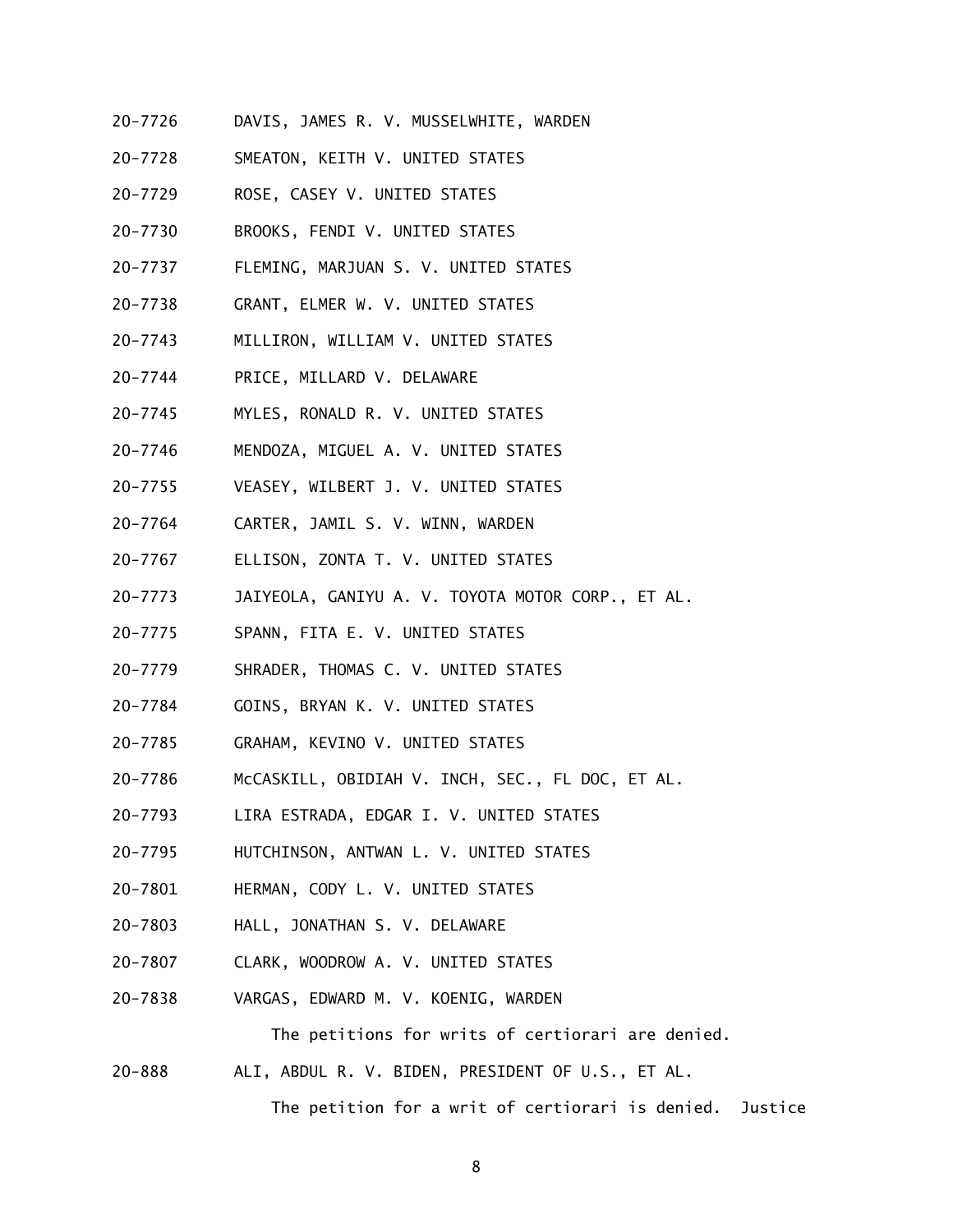Gorsuch and Justice Kavanaugh took no part in the consideration or decision of this petition.

20-1004 COLLIER, ROBERT V. DALLAS COUNTY HOSP. DIST.

 The motion of Howard University School of Law Human and Civil Rights Clinic for leave to file a brief as *amicus curiae*  is granted. The petition for a writ of certiorari is denied.

20-1069 JANSSEN PHARMACEUTICALS, ET AL. V. A. Y., ET AL.

 The petition for a writ of certiorari is denied. Justice Alito took no part in the consideration or decision of this petition.

20-1227 WHITEHEAD, DAVID L. V. NETFLIX, INC., ET AL.

 The petition for a writ of certiorari is denied. Justice Breyer took no part in the consideration or decision of this petition.

20-1247 DIX, GERALD V. EDELMAN FINANCIAL, ET AL.

 The petition for a writ of certiorari is denied. Justice Barrett took no part in the consideration or decision of this petition.

20-1317 MACINTYRE, HOLLY V. JPMORGAN CHASE BANK, N.A.

 The petition for a writ of certiorari is denied. Justice Gorsuch took no part in the consideration or decision of this petition.

- 20-6448 DAVIS, EUGENE V. QUAY, WARDEN
- $20 6484$ TYLER, WILLIE V. UNITED STATES

 The petitions for writs of certiorari are denied. Justice Alito took no part in the consideration or decision of these petitions.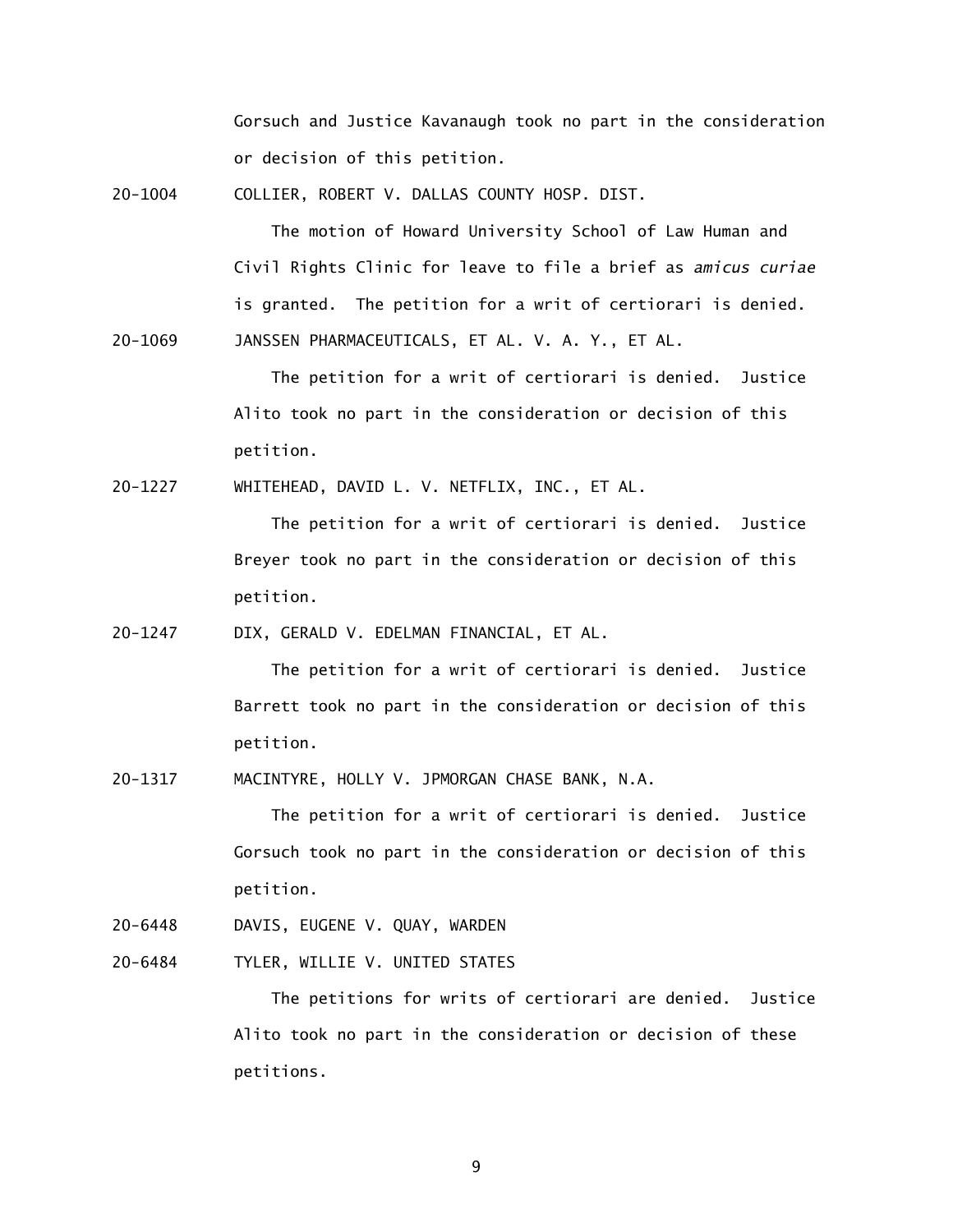20-7445 ALLEN, DERRICK M. V. SUNTRUST BANK, ET AL.

 The motion of petitioner for leave to proceed *in forma pauperis* is denied, and the petition for a writ of certiorari is dismissed. See Rule 39.8.

20-7550 BACCUS, JOHN R. V. SC DOC

 The motion of petitioner for leave to proceed *in forma pauperis* is denied, and the petition for a writ of certiorari is dismissed. See Rule 39.8. As the petitioner has repeatedly abused this Court's process, the Clerk is directed not to accept any further petitions in noncriminal matters from petitioner unless the docketing fee required by Rule 38(a) is paid and the petition is submitted in compliance with Rule 33.1. See *Martin*  v. *District of Columbia Court of Appeals*, 506 U. S. 1 (1992) (*per curiam*).

20-7693 WILKINS, KEENAN G. V. JOKSCH, C., ET AL.

 The motion of petitioner for leave to proceed *in forma pauperis* is denied, and the petition for a writ of certiorari is dismissed. See Rule 39.8.

20-7694 ESCOBAR DE JESUS, EUSEBIO V. UNITED STATES

 The petition for a writ of certiorari is denied. Justice Kagan took no part in the consideration or decision of this petition.

## **HABEAS CORPUS DENIED**

- 20-7821 IN RE JOHN A. TOTH
- 20-7833 IN RE DEMARCUS WRIGHT

The petitions for writs of habeas corpus are denied.

## **MANDAMUS DENIED**

20-1266 IN RE IVAN R. MOORE, ET AL.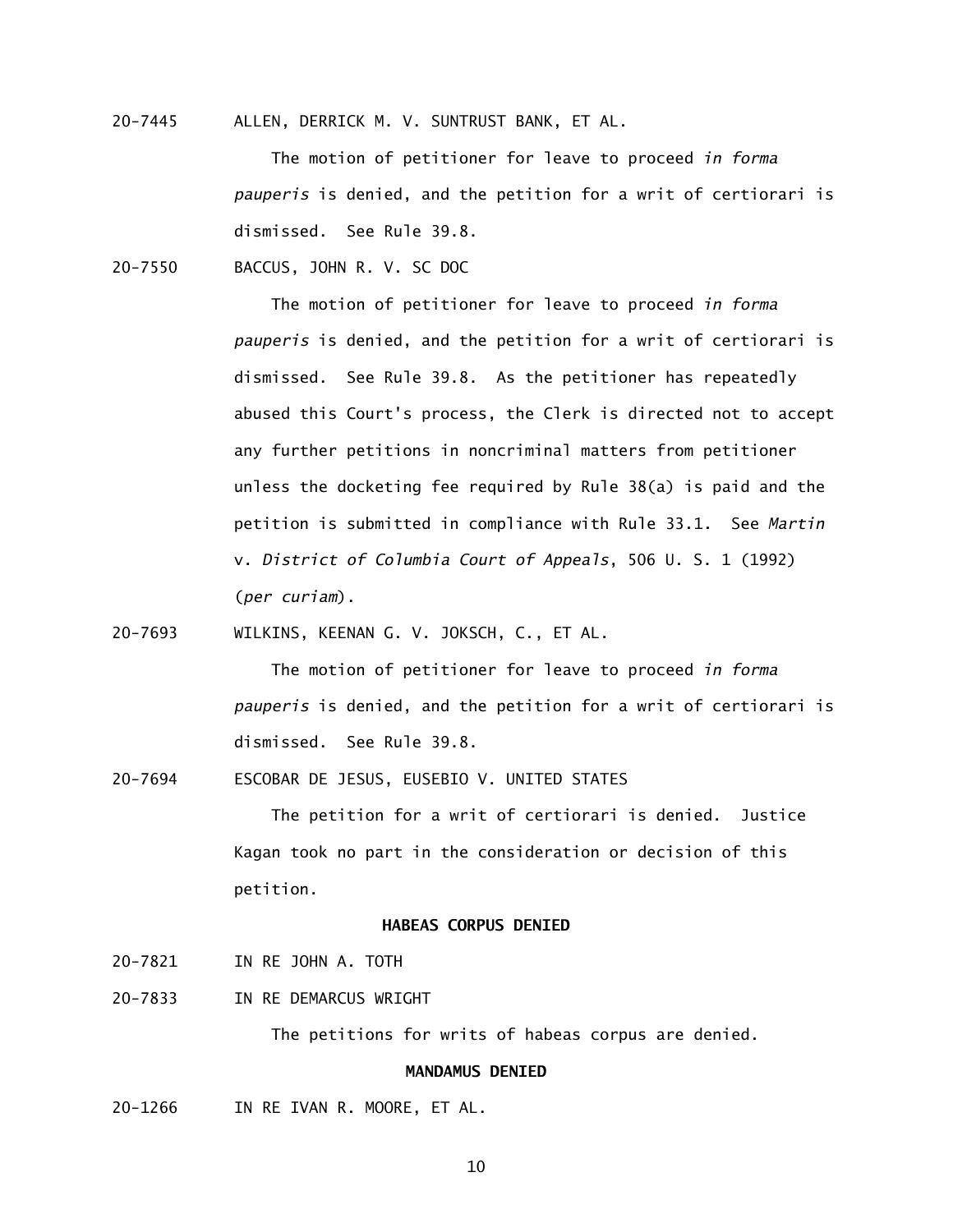- 20-7518 IN RE JACK STONE
- $20 7753$ IN RE DERRICK A. JOHNSON
- 20-7789 IN RE MICHAEL K. CIACCI

The petitions for writs of mandamus are denied.

- 20-1297 IN RE BARBARA RILEY
- $20 7352$ IN RE HENRY L. RUDOLPH

 The petitions for writs of mandamus and/or prohibition are denied.

20-7481 IN RE RAVI S. VAIDYANATHAN

 The petition for a writ of mandamus is denied. The Chief Justice took no part in the consideration or decision of this petition.

20-7733 IN RE ANTWOYN T. SPENCER

 The motion of petitioner for leave to proceed *in forma pauperis* is denied, and the petition for a writ of mandamus is dismissed. See Rule 39.8.

#### **REHEARINGS DENIED**

- 19-8464 MITCHELL, JAMAL V. UNITED STATES
- $20 959$ THIGPEN, ANGELA V. BD. OF TRUSTEES OF LOCAL 807
- $20 972$ IBEABUCHI, IKEMEFULA C. V. EGGLESTON, DIR. OF OPERATION
- 20-1228 JAYE, CHRIS A. V. USDC ND IA
- 20-5814 WEBB, ANTHONY K. V. LUMPKIN, DIR., TX DCJ
- 20-6007 WRIGHT, WILLIAM H. V. UNITED STATES
- 20-6039 McBRIDE, EARL V. LUMPKIN, DIR., TX DCJ
- 20-6138 WALKER, JERRY V. KELLEY, DIR., AR DOC
- 20-6161 BRUNSON, JOEY L. V. UNITED STATES
- 20-6361 DAVIS, ROBERT L. V. INCH, SEC., FL DOC, ET AL.
- 20-6395 GRIFFITH, HOWARD V. NEW YORK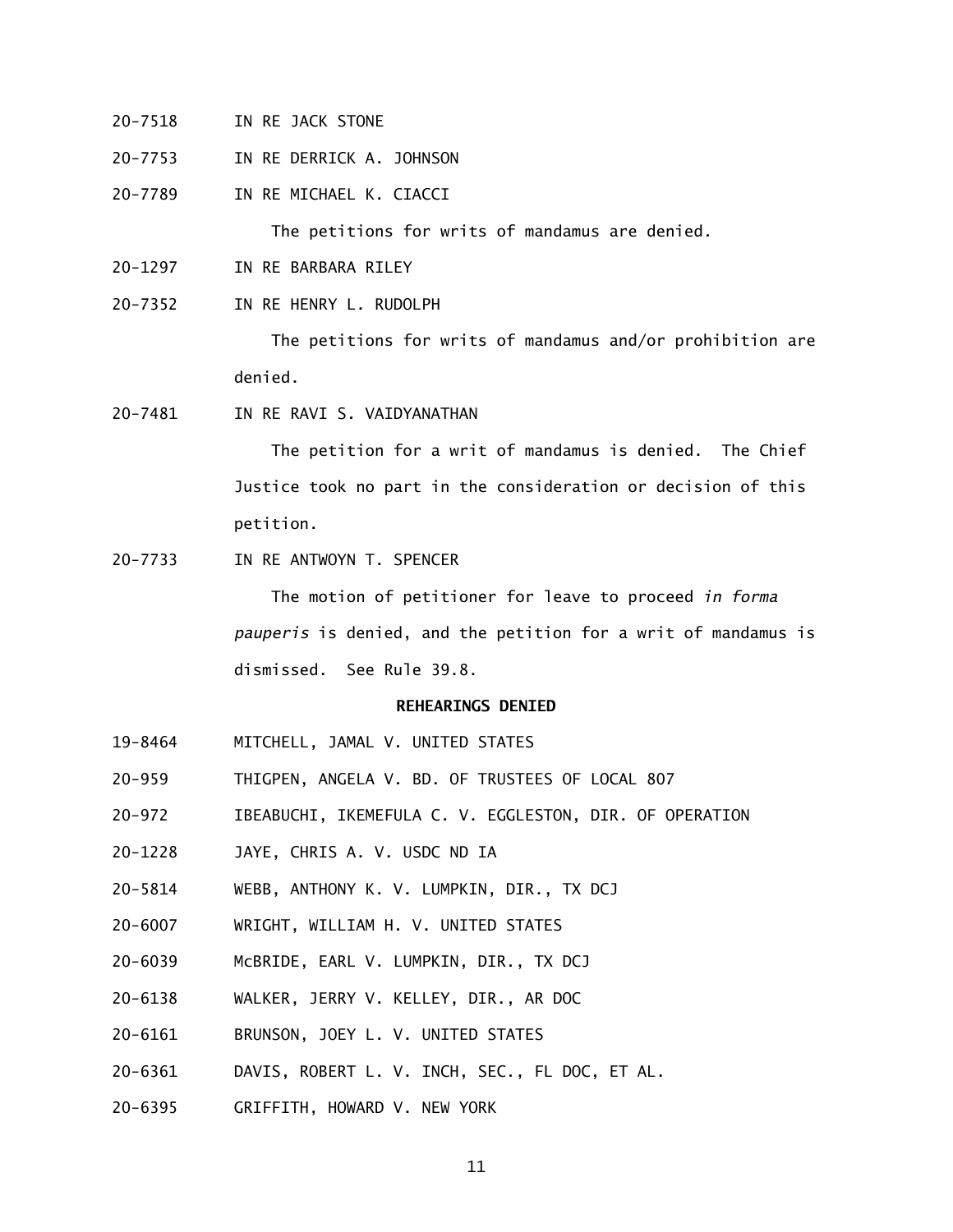- 20-6440 TOSCANO, BENJAMIN K. V. ADAM, NANCY, ET AL.
- 20-6510 FORD, LAWRENCE W. V. BUDDE, ANITA L.
- 20-6673 DIEHL, DAVID A. V. UNITED STATES
- 20-6735 McCLUNG, FRANK A., ET UX. V. ESTEVEZ, ELIA E.
- 20-6751 WALDREP, ROGER D. V. SHINN, DIR., AZ DOC, ET AL.
- 20-6881 DOUGLAS, ALAN V. ZIMMERMAN, NANCY, ET AL.
- 20-6882 ZOU, BO V. LINDE ENGINEERING NORTH AMERICA
- 20-6999 BOUNCHANH, KANNHA V. WA HEALTH CARE AUTH., ET AL.

The petitions for rehearing are denied.

20-6835 HAMILTON, OTHA S. V. REAGLE, WARDEN

The petition for rehearing is denied. Justice Barrett took

no part in the consideration or decision of this petition.

20-5808 IN RE ROGER LIVERMAN

The motion for leave to file a petition for rehearing is denied.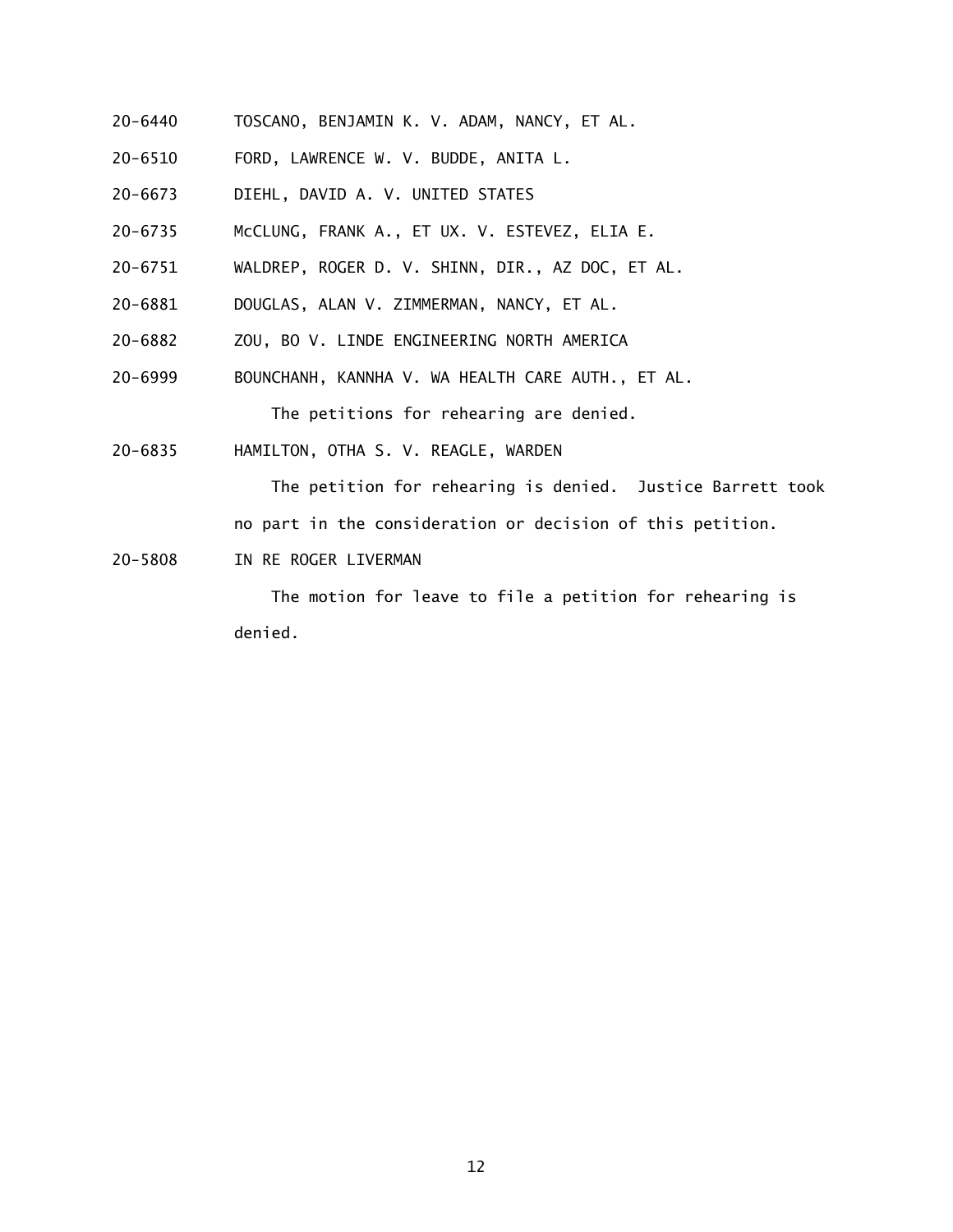Statement of SOTOMAYOR, J.

# **SUPREME COURT OF THE UNITED STATES**

## JAMES CALVERT *v.* TEXAS

### ON PETITION FOR WRIT OF CERTIORARI TO THE COURT OF CRIMINAL APPEALS OF TEXAS

No. 20–701. Decided May 17, 2021

The petition for a writ of certiorari is denied.

 Statement of JUSTICE SOTOMAYOR respecting the denial of certiorari.

Petitioner James Calvert was convicted in Texas of murdering his ex-wife. At sentencing, the State called David Logan, a former corrections officer. Logan testified in detail about an incident in which an inmate stabbed him in the eye with a pencil, leaving him blind in that eye. The State introduced a medical scan showing that the pencil traveled four inches into Logan's brain before coming to rest against an artery. Logan was unsure why the inmate attacked him, but testified that if an inmate "'has it on his mind to hurt you, there's nothing you can do.'" 2019 WL 5057268, \*58 (Tex. Crim. App. 2019).

You may be asking what Calvert had to do with this gruesome incident. The answer is nothing. The State nonetheless argued that Logan's testimony and brain scan were admissible because they revealed "an inmate's opportunity for violence within the penitentiary." 164 Record 20. "Do you think they can be controlled in the pen, these inmates?" the State rhetorically asked the jury in its closing argument. 171 *id.,* at 128. "Then you tell me why David Logan got a pencil stabbed into his brain." *Ibid.* "Because of what happened to [Logan]," the State argued, Calvert "should get the death penalty." 164 *id.,* at 19. At the jury's recommendation, the trial court sentenced Calvert to death.

Calvert appealed. He argued that admission of the evidence about the inmate's attack on Logan violated his right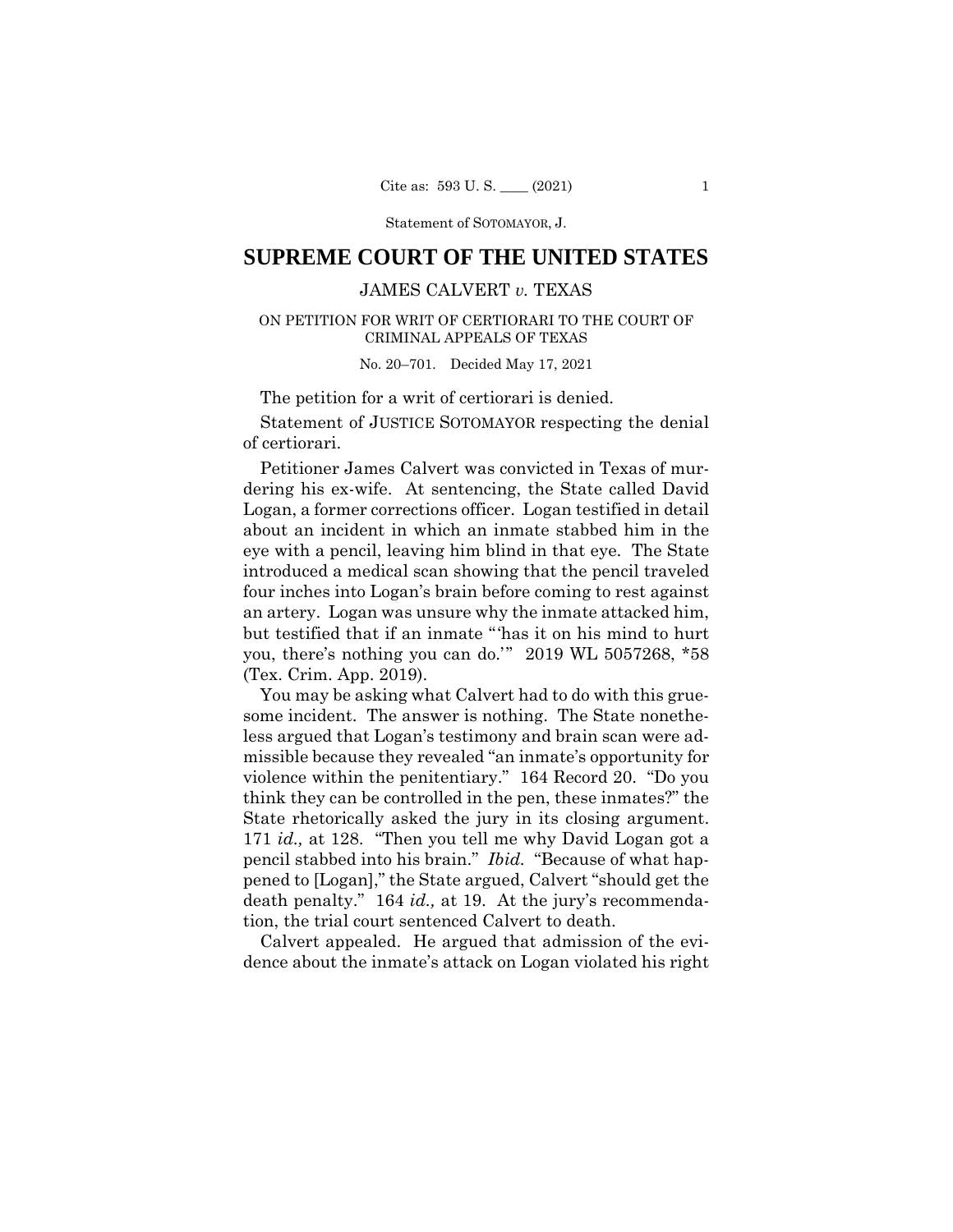#### 2 CALVERT *v.* TEXAS

#### Statement of SOTOMAYOR, J.

to individualized sentencing under the Eighth Amendment.1 See *Woodson* v. *North Carolina*, 428 U. S. 280, 303 (1976) (plurality opinion) (capital sentencing proceedings must "allow the particularized consideration of relevant aspects of the [defendant's] character and record"). The Texas Court of Criminal Appeals disagreed, holding that "[t]he individualized sentencing requirement is satisfied when the jury is able to consider and give full effect to a defendant's mitigating evidence." 2019 WL 5057268, \*59. That requirement was satisfied here, the court concluded, because Calvert was not "prevented from presenting relevant mitigating evidence." *Ibid.* 

Calvert now asks this Court to grant certiorari.<sup>2</sup> In my view, Calvert raises a serious argument that the State's reliance on a graphic instance of violence by an unrelated inmate to prove that he posed a future danger deprived him of his right to an individualized sentencing.

Despite this weighty question, I do not dissent from the decision to deny Calvert's petition, because I agree that his claim does not meet the Court's traditional criteria for

 ${}^{1}$ Calvert also argued that admission of the evidence about the inmate's attack on Logan violated the Texas Rules of Evidence. The Texas Court of Criminal Appeals agreed, but found the error harmless "because the State presented considerable admissible evidence of [Calvert's] future dangerousness and the prison conditions in which he would be confined." 2019 WL 5057268, \*59 (2019).<br><sup>2</sup>Calvert raises another claim based on courtroom deputies adminis-

tering a 50,000-volt electric shock to him because of his failure to follow the court's rule that he stand when addressing the court. While the Texas Court of Criminal Appeals agreed with Calvert that the incident violated due process, it denied relief, concluding that the error was not structural because it occurred outside of the presence of the jury and did not affect Calvert's presumption of innocence or ability to participate in his defense at trial. *Id.,* at \*9–\*11. Although it may be appropriate for this Court to defer to the lower court's factbound prejudice determination, I underscore how astonishing it is for a court to direct deputies to shock a defendant during trial. If there could ever be an excuse for such violence, enforcing courtroom decorum would not be it.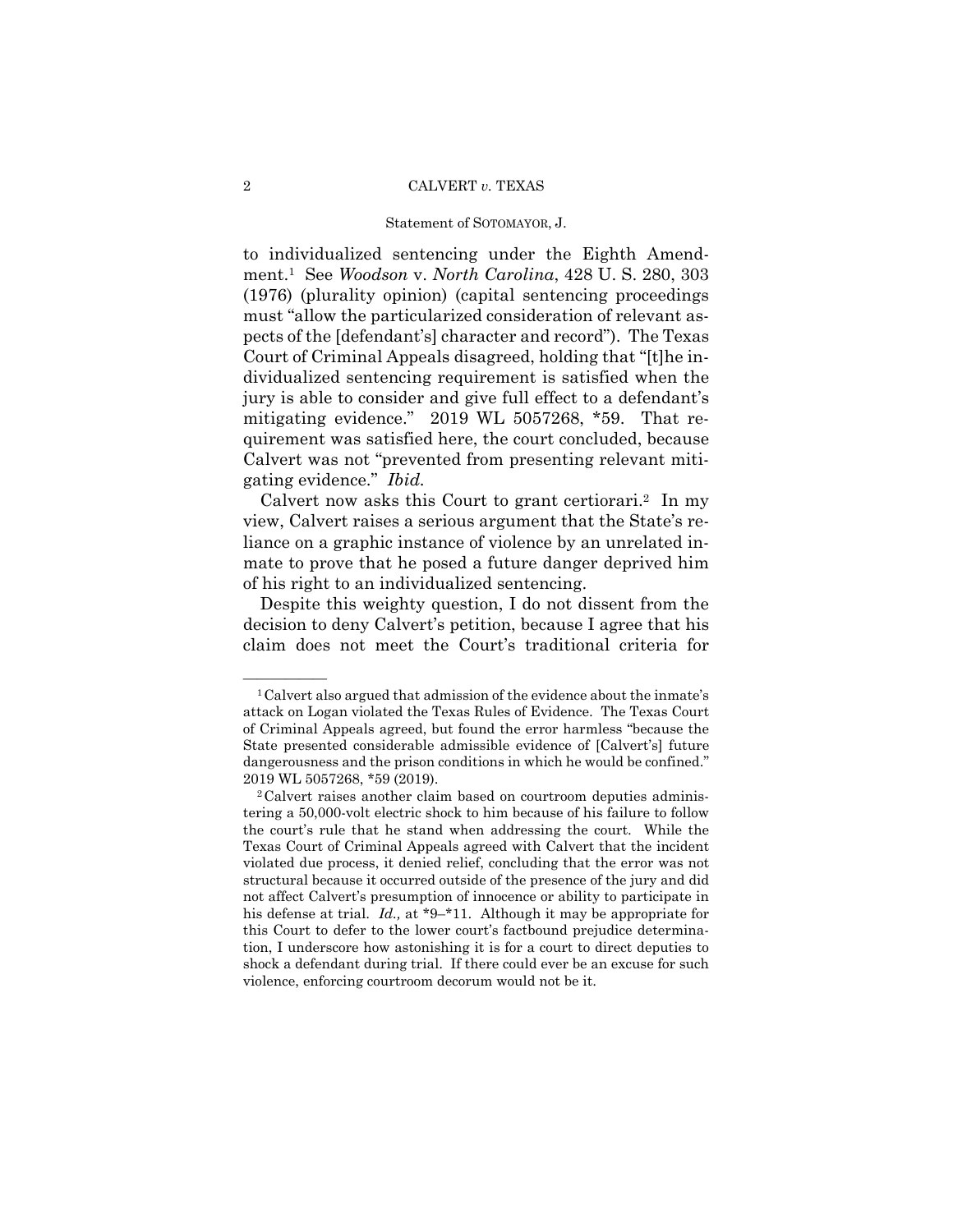#### Statement of SOTOMAYOR, J.

granting certiorari. See this Court's Rule 10. The legal question Calvert presents is complex and would benefit from further percolation in the lower courts prior to this Court granting review. Certainly, the law is not clear enough to warrant this Court summarily reversing the Texas Court of Criminal Appeals, as Calvert requests. See *Kansas* v. *Carr*, 577 U. S. 108, 123 (2016) (declining to "shoehorn . . . into the Eighth Amendmen[t]" a claim that the jury considered evidence that "clouded [its] consideration of mitigating evidence," and suggesting such claims should be brought under the Due Process Clause); see also *Sears* v. *Upton*, 561 U. S. 945, 946 (2010) (*per curiam*) (summarily reversing because constitutional error was "plain from the face of the state court's opinion").

 conduct that had nothing to do with Calvert. It succeeded. courts should rigorously scrutinize how States prove that a I write separately to emphasize that the denial of Calvert's petition should not be construed as a rejection of his claim on the merits.3 Nor does the denial of certiorari suggest the Court approves of the State's tactics. As the court below recognized, the gruesome attack on Officer Logan "had no connection" to Calvert. 2019 WL 5057268, \*58. Indeed, the State introduced no evidence that Calvert "had attempted to attack or physically injure anyone" while incarcerated. *Ibid.* The State asked the jury to sentence Calvert to death in part because of a different person's violent Although this case does not meet this Court's traditional criteria for certiorari, it still stands as a grim reminder that person should face the ultimate penalty. Juries must have

<sup>&</sup>lt;sup>3</sup>In addition to Calvert's Eighth Amendment claim, the State's conduct here may implicate due process. The introduction of irrelevant evidence can "so infec[t] the sentencing proceeding with unfairness as to render the jury's imposition of the death penalty a denial of due process." *Romano* v. *Oklahoma*, 512 U. S. 1, 12 (1994). The Court's decision today should not be viewed as a rejection of the merits of that potential claim, either.